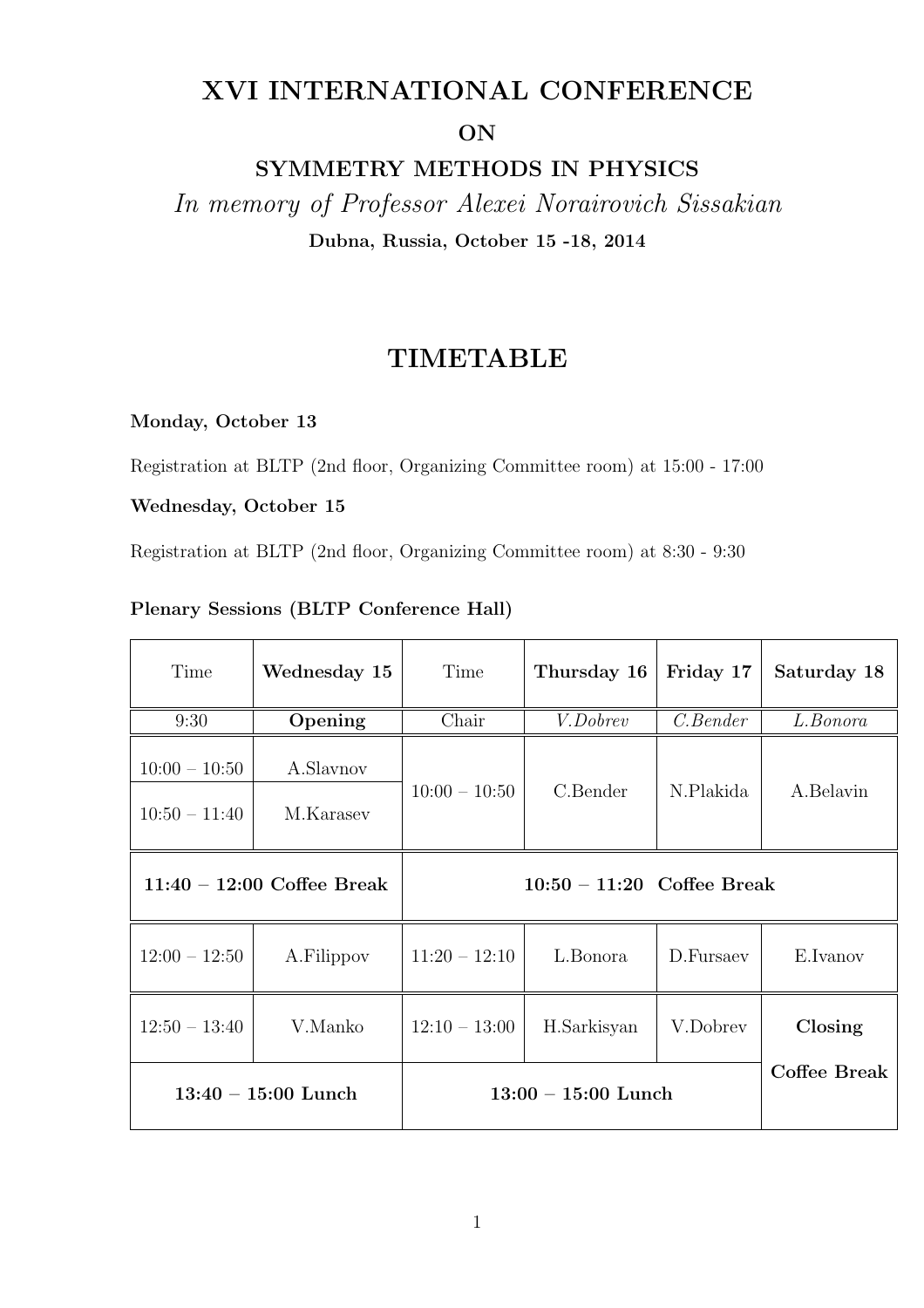| <b>SECTION A. Conference Hall</b> |                  |                  |                             |  |  |  |  |
|-----------------------------------|------------------|------------------|-----------------------------|--|--|--|--|
| Time                              | Wednesday 15     | Thursday 16      | Friday 17                   |  |  |  |  |
| Chair                             | <b>B.Arbusov</b> | V. Belowov       | H.Sarkisyan                 |  |  |  |  |
| $15:00 - 15:30$                   | V.Belokurov      | <b>B.Arbuzov</b> | A.Silenko                   |  |  |  |  |
| $15:30 - 16:00$                   | Yu. Vernov       | A.Reshetnyak     | N.Gromov                    |  |  |  |  |
| $16:00 - 16:30$                   | M.Mnatsakanova   | S.Vernov         | V.Kornyak                   |  |  |  |  |
| $16:30 - 17:00$ Coffee Break      |                  |                  |                             |  |  |  |  |
| $\overline{\text{Chair}}$         | E.Kapuscik       | E.Ivanov         | $\overline{N\ldotp Gromov}$ |  |  |  |  |
| $17:00 - 17:30$                   | Yu.Rybakov       | S.Mayrodiev      | E.Kapuscik                  |  |  |  |  |
| $17:30 - 18:00$                   | V.Pervushin      | E.Pozdeeva       | Ya.Shnir                    |  |  |  |  |
| $18:00 - 18:20$                   | I.Bogolubsky     | O.Solovtsova     | M.Goncharovsky              |  |  |  |  |
| $18:20 - 18:40$                   | A.Zakharov       | S.Eliseev        | O.Kichakova                 |  |  |  |  |
| $18:40 - 19:00$                   | I.Pestov         | S.Mayburov       | E.Mychelkin                 |  |  |  |  |